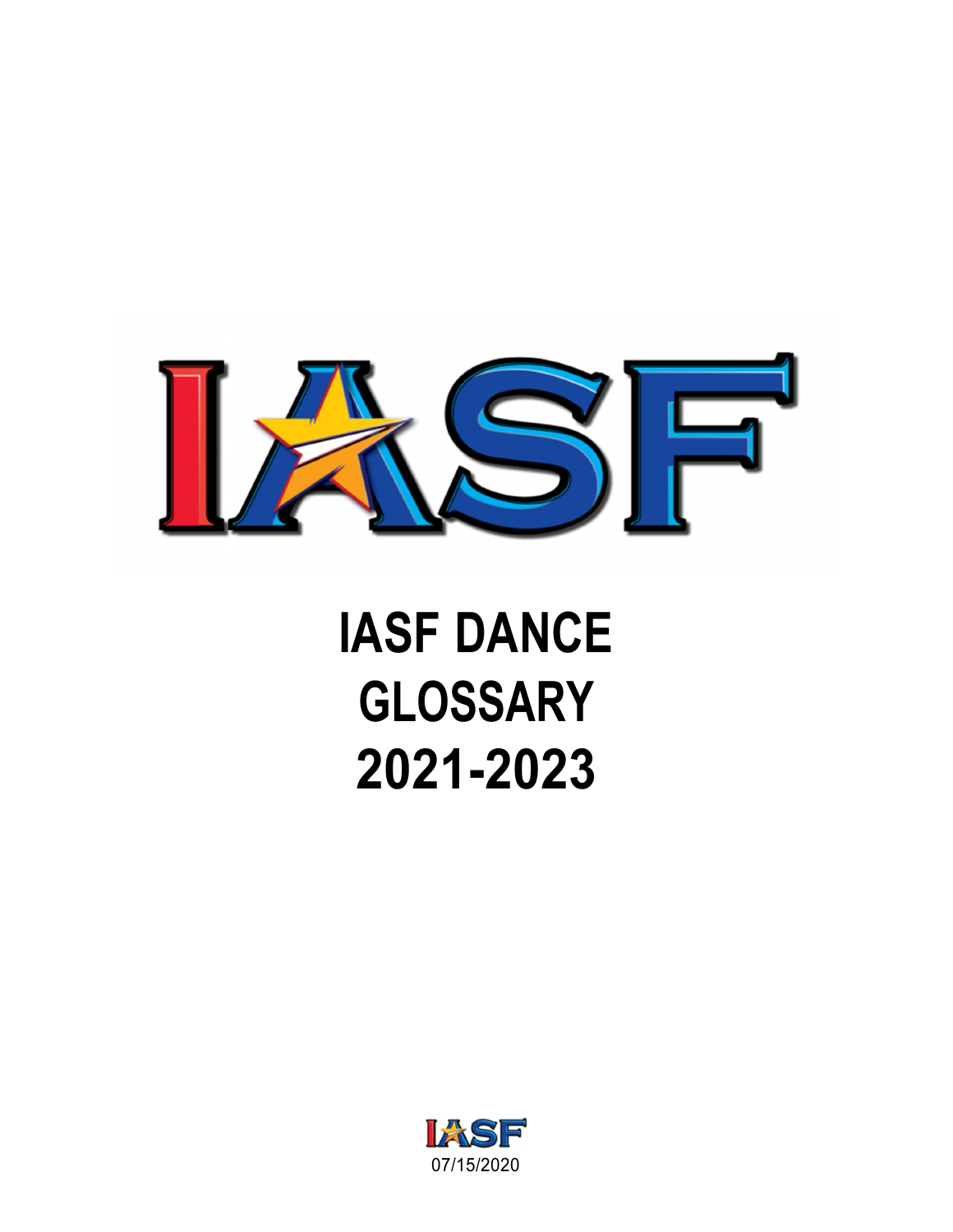**Airborne (Executed by Athlete, Groups or Pairs):** A state or skill in which the performer is free of contact from a person and/or the performance surface.

**Airborne Hip Over Head Rotation (Executed by Athlete):** An action in which the hips continuously rotate over the head and there is a moment of no contact with the performance surface. *(Example: Round Off or a Back* Handspring)

**Category:** Denoting the style of the routine. *(Example: Pom, Hip Hop, Jazz, High Kick)*

**Connected/Consecutive Skills:** An action in which the individual athlete executes skills without a step pause or break in between. *(Example: Double Pirouette or Double Toe Touch)*

**Contact (Executed by Groups or Pairs):** When two (or more) people physically touch each other. Touching of the hair or clothing does not qualify as contact.

**Costume Elements:** Are items that are intended to be worn to complement the routine (i.e. removable skirt layer in jazz, chain in hip hop) and/or utilized for added visual effect. Costume elements should be able to be worn throughout the routine, they should not impede an athlete' ability to perform, but removed and discarded (i.e. cane strapped to leg would impede performers mobility). Performer's not in the Pom Category, should be able to take the floor without carrying costume elements in hand.

**Division:** Denoting the composition of a competing group of athlete. *(Example: Senior, Junior)*

**Drop (Executed by Athlete):** An action in which an airborne athlete lands on a body part other than his/her hand(s) or feet.

**Elevated:** An action in which an individual athlete is moved to a higher position or place from a lower one.

**Executing Athlete:** An individual athlete who performs a skill as a part of "Groups or Pairs" who use(s) support from another individual athlete(s).

Hand Free Pom(s): Poms specifically made so that athletes do not have to hold the poms, but rather are affixed to the athlete's hand. Proper use means that bars

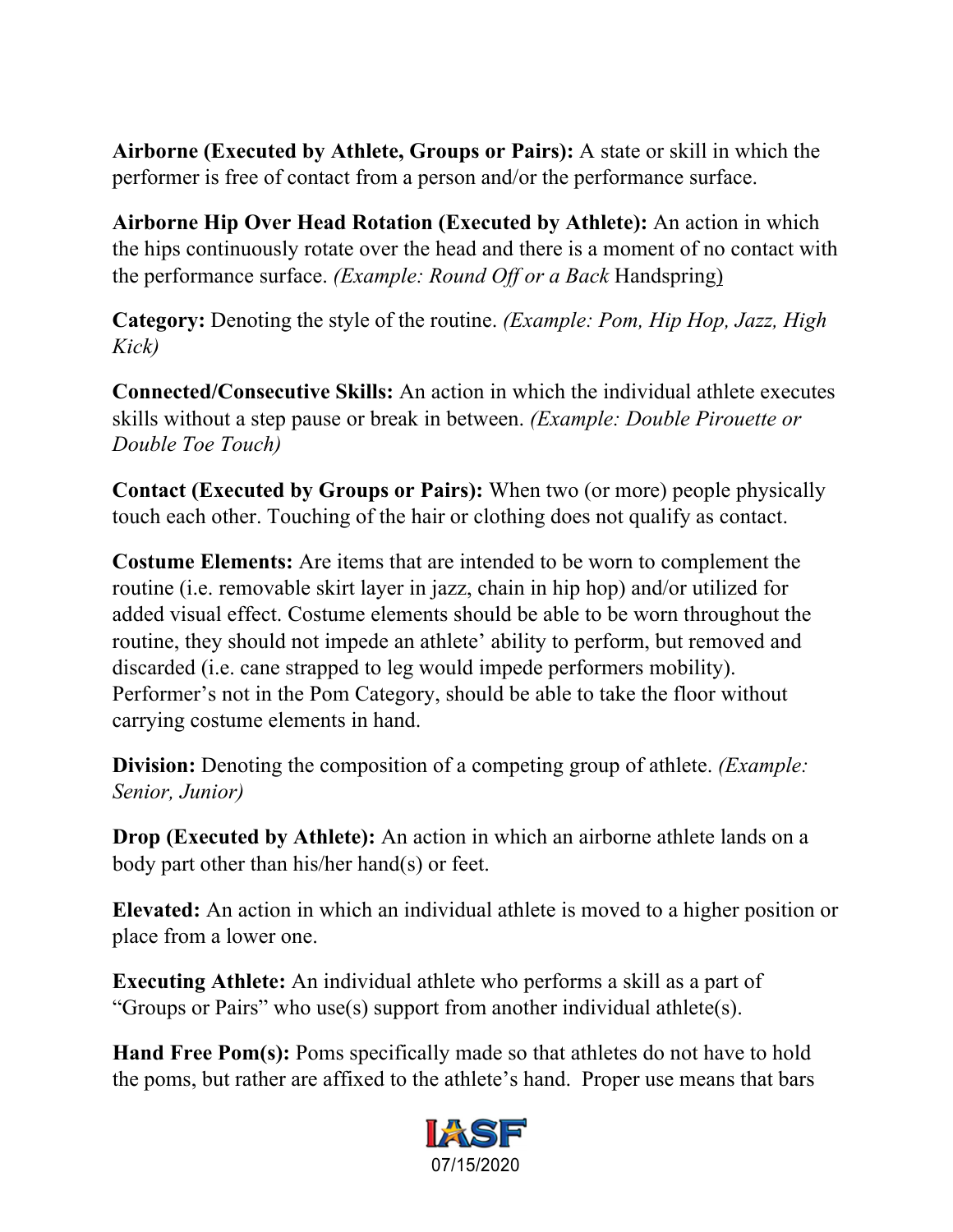cannot be in the palm of the hand and only an elastic band can be between the supporting hand(s) and the performance surface.

**Head Level:** A designated and averaged height: the crown of the head of a standing individual athlete while standing upright with straight legs. *(Clarification: this is an approximate height to measure space, and is not changed by bending, inverting, etc.)*

**Height of the Skill:** Where the action is taking place.

**Hip Level:** A designated and averaged height; the height of a standing individual athlete's hips while standing upright with straight legs. *(Clarification: this is an approximate height to measure space, and is not changed by bending, inverting, etc.)*

**Hip Over Head Rotation (Executed by Athlete):** An action characterized by continuous movement where an individual athlete's hips rotate over his/her own head in a skill. *(Example: Back Walkover or Cartwheel)*

**Hip Over Head Rotation (Executed by Groups or Pairs)**: An action characterized by continuous movement where the Executing athlete's hips rotate over his/her own head in a lift or partnering skill.

**Inversion/Inverted**: A position in which the individual athlete's waist and hips and feet are higher than his/her head and shoulders.

**Inverted Skills (Executed by Athlete):** A skill in which the individual athlete's waist and hips and feet are higher than his/her head and shoulders and there is a stop, stall or change in momentum.

Lift (Executed by Groups or Pairs): A skill in which an individual athlete(s) is elevated from the performance surface by one or more athlete and set down. A Lift is comprised of an Executing Athlete(s) and a Supporting Athlete(s).

**Partnering (Executed by Pairs):** A skill in which two athletes use support from one another. Partnering can involve both Supporting and Executing skills.

**Perpendicular Inversion (Executed by Athlete**): An inverted position in which the individual athlete's head, neck and shoulders are directly aligned with the performance surface at a 90-degree angle.